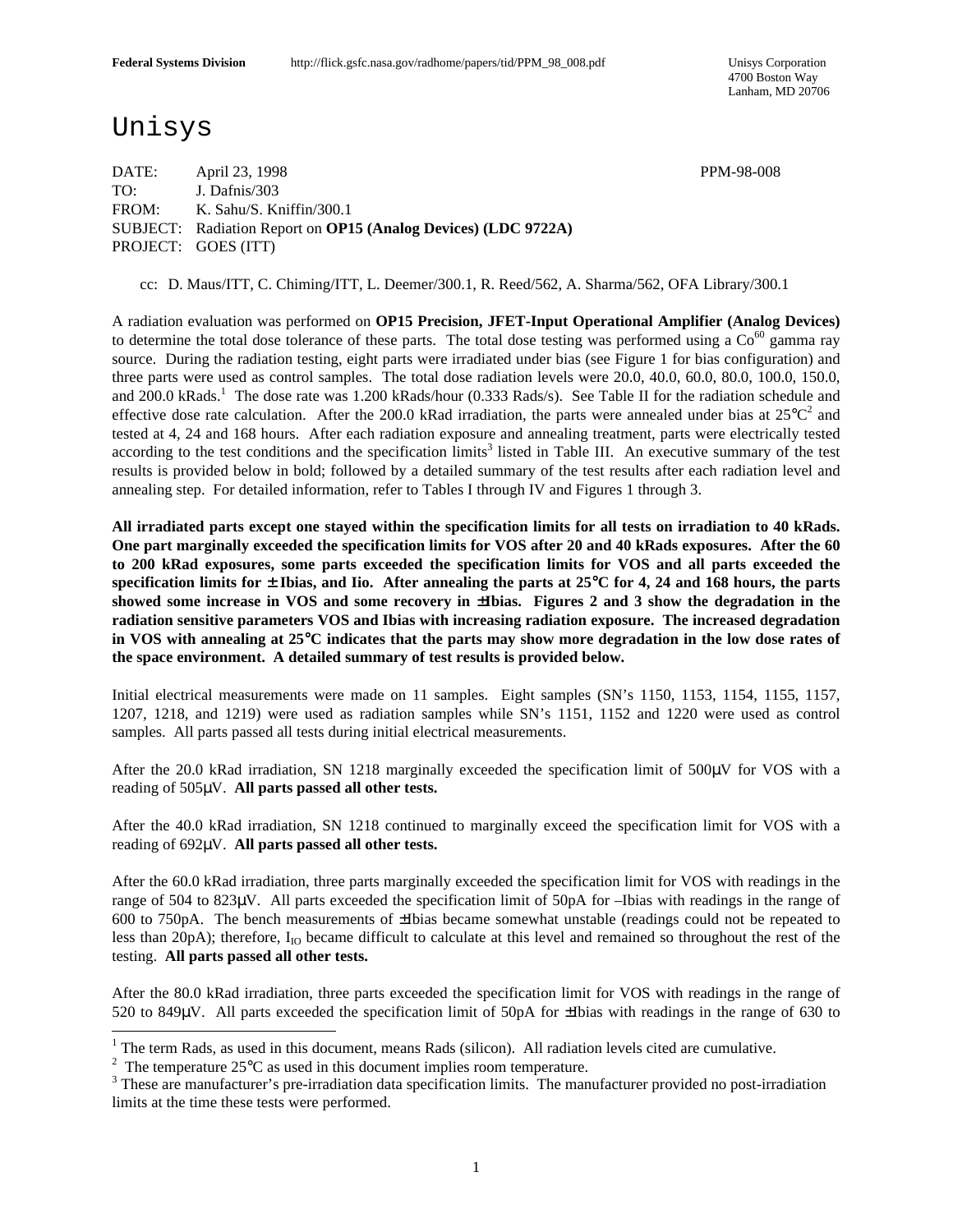800pA for both. Due to continuing instability in Ibias measurements,  $I_{IO}$  could not be calculated accurately but several parts could be considered to exceed the specification limit of 10pA. **All parts passed all other tests.**

After annealing the parts for 72 hours at 25°C, parts showed some increase in VOS with five parts exceeding the specification limit for VOS with readings in the range of 642 to 1095μV. Marginal recovery was seen in ±Ibias with readings in the range of 400 to 580pA for both. Most parts exceeded the specification limit for  $I_{IO}$  with readings in the range of 10 to 20pA.

After the 100.0 kRad irradiation, all parts exceeded the specification limit for VOS with readings in the range of 692 to 1655μV. All parts exceeded the specification limit for ±Ibias with readings in the range of 630 to 815pA for both. Most parts exceeded the specification limit for I<sub>IO</sub> with readings in the range of 10 to 25pA. **All parts passed all other tests.**

After the 150.0 kRad irradiation, all parts exceeded the specification limit for VOS with readings in the range of 1039 to 2409μV. All parts exceeded the specification limit for ±Ibias with readings in the range of 1200 to 1600pA for both. All parts exceeded the specification limit for  $I_{10}$  with readings in the range of 20 to 100pA. All parts **passed all other tests.**

After the 200.0 kRad irradiation, all parts exceeded the specification limit for VOS with readings in the range of 1173 to 2940μV. All parts exceeded the specification limit for ±Ibias with readings in the range of 850 to 1200pA for both. All parts exceeded the specification limit for  $I_{IO}$  with readings in the range of 20 to 100pA. All parts **passed all other tests.**

After annealing the parts for 4 hours at 25°C, parts showed marginal recovery in VOS with readings in the range of  $1144$  to  $2901\mu$ V, and no significant change in  $\pm$ Ibias.

After annealing the parts for 24 hours at 25°C, parts showed increased degradation in VOS with readings in the range of 1691 to 4021μV, and no significant change in ±Ibias.

After annealing the parts for 168 hours at 25°C, parts continued to show increased degradation in VOS with readings in the range of 2126 to 5704 $\mu$ V, and some recovery in  $\pm$ Ibias. I<sub>IO</sub> showed some recovery with only two parts failing with readings of 90 and 150pA.

#### **The increased degradation in VOS with annealing indicates that the parts may show more degradation in the low dose rates of the space environment.**

Table IV provides a summary of the test results with the mean and standard deviation values for each parameter after each irradiation exposure and annealing step.

Any further details about this evaluation can be obtained upon request. If you have any questions, please call us at (301) 731-8954.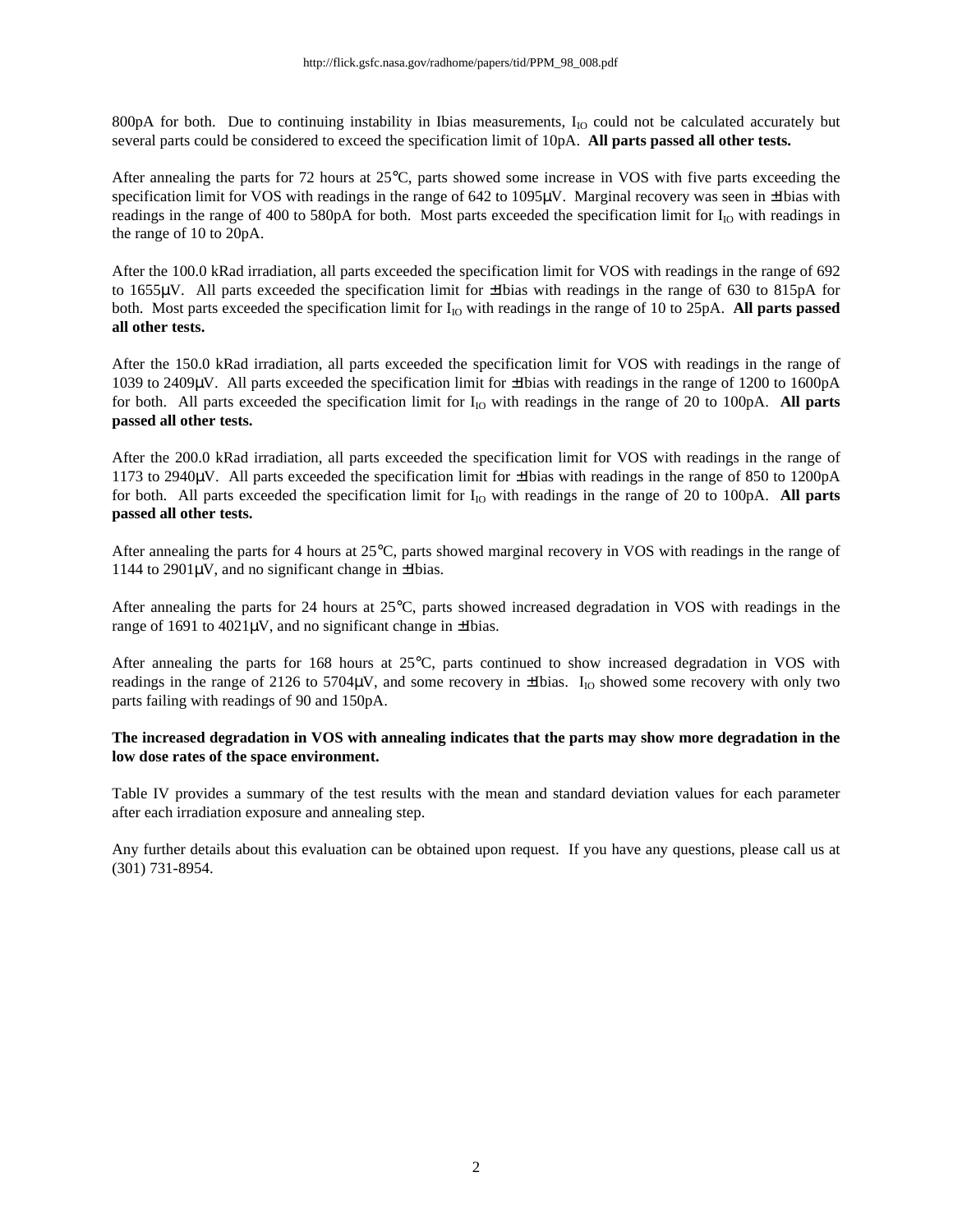#### \_\_\_\_\_\_\_\_\_\_\_\_\_\_\_\_\_\_\_\_\_\_\_\_\_\_\_\_\_\_\_\_\_\_\_\_\_\_\_\_\_\_\_\_\_\_\_\_\_\_\_\_\_\_\_\_\_\_\_\_\_\_\_\_\_\_\_\_\_\_\_\_\_\_\_\_\_\_\_\_\_\_\_\_\_\_\_\_\_\_\_\_ ADVISORY ON THE USE OF THIS DOCUMENT

The information contained in this document has been developed solely for the purpose of providing general guidance to employees of the Goddard Space Flight Center (GSFC). This document may be distributed outside GSFC only as a courtesy to other government agencies and contractors. Any distribution of this document, or application or use of the information contained herein, is expressly conditional upon, and is subject to, the following understandings and limitations:

(a) The information was developed for general guidance only and is subject to change at any time;

(b) The information was developed under unique GSFC laboratory conditions which may differ substantially from outside conditions;

(c) GSFC does not warrant the accuracy of the information when applied or used under other than unique GSFC laboratory conditions;

(d) The information should not be construed as a representation of product performance by either GSFC or the manufacturer;

(e) Neither the United States government nor any person acting on behalf of the United States government assumes any liability resulting from the application or use of the information.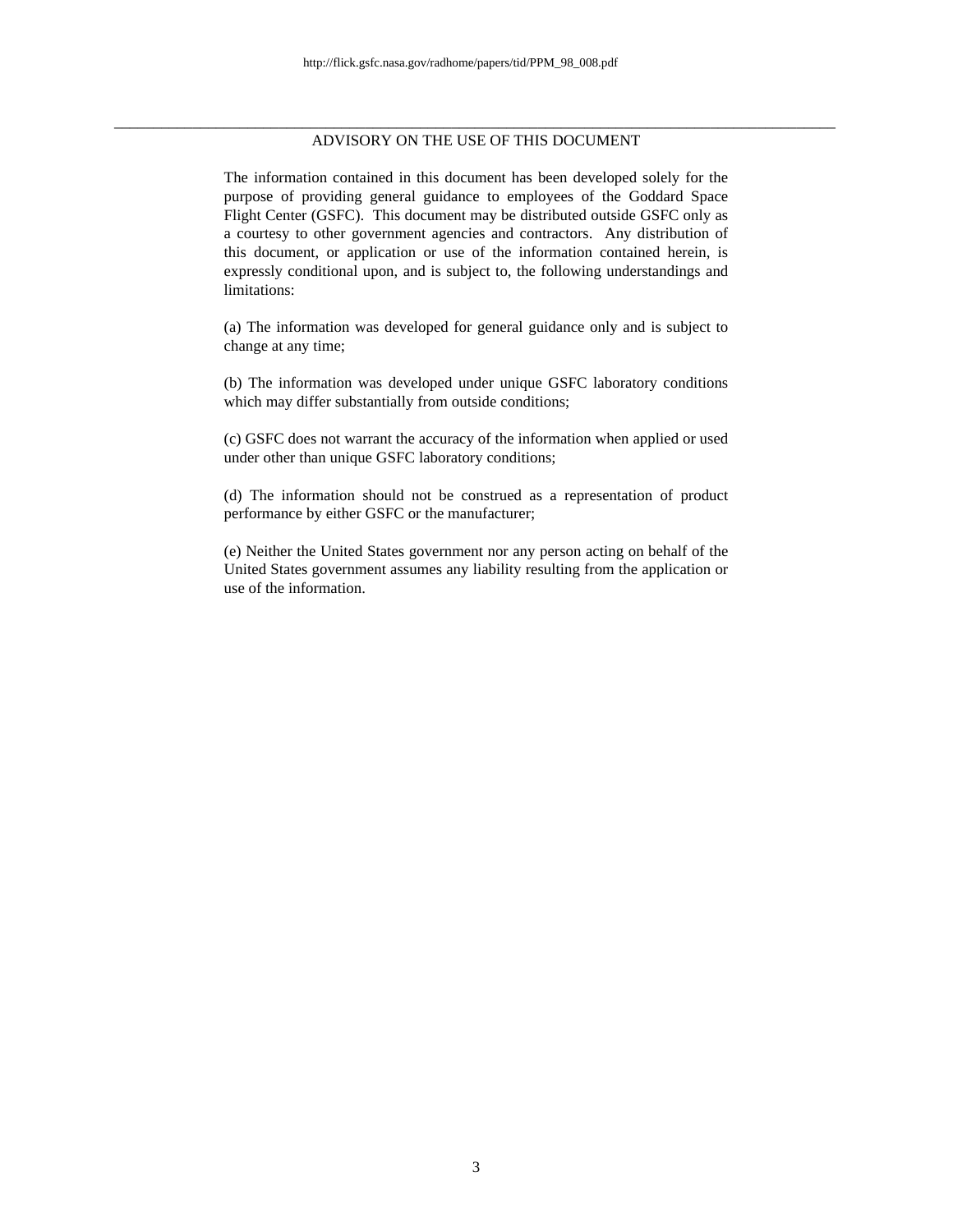Figure 1. Radiation Bias Circuit for OP15



Notes:

- 1. R<sub>1</sub> & R<sub>2</sub> are  $10kΩ ±10%, ½W$ .
- 2. R<sub>3</sub> is  $300\Omega \pm 10\%$ , <sup>1</sup>/<sub>4</sub>W.
- 3.  $+IN = +3.0V, +V = +20V, -V = -20V.$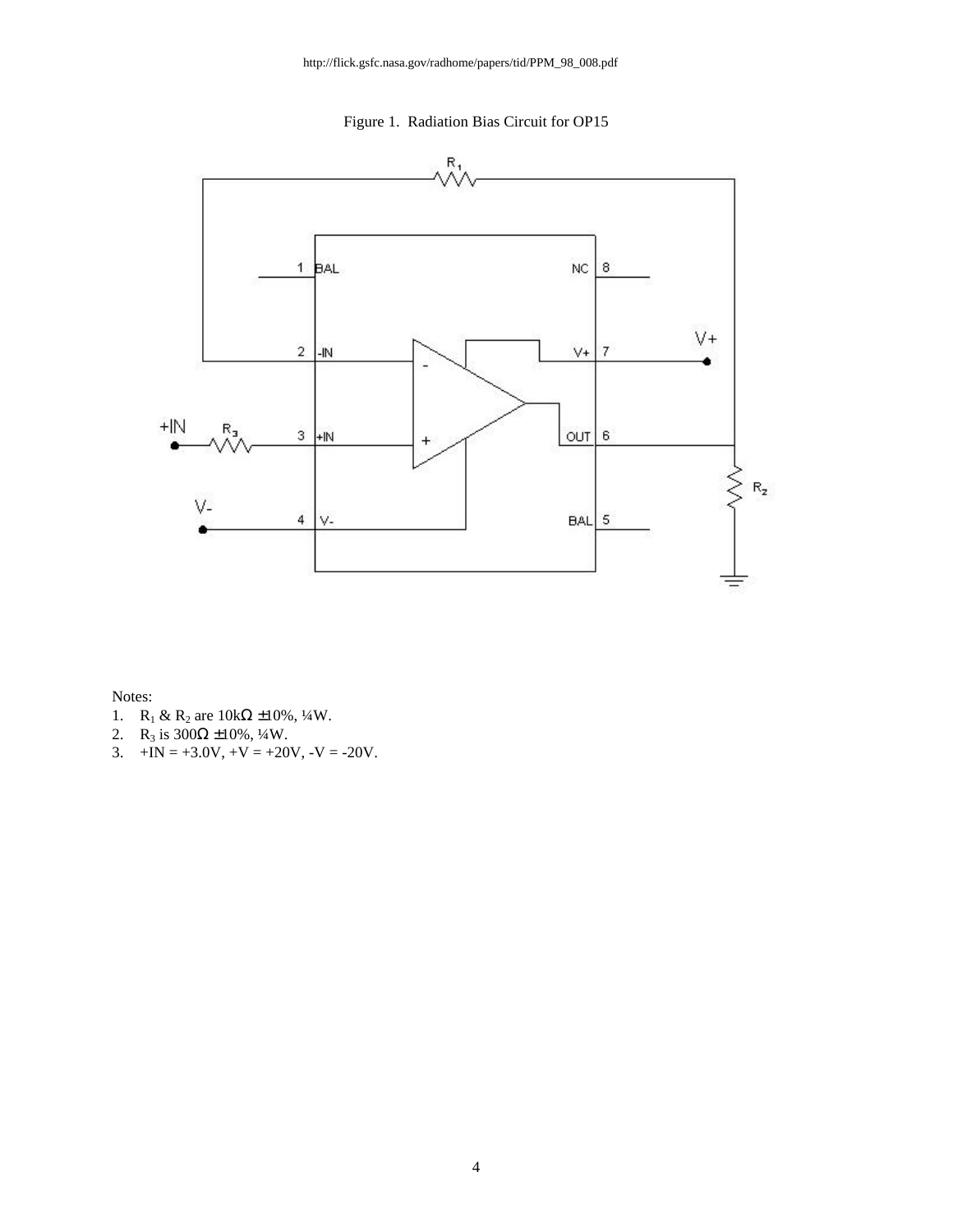| Generic Part Number:                        | OP <sub>15</sub>                                   |
|---------------------------------------------|----------------------------------------------------|
| <b>GOES ITT Part Number</b>                 | OP <sub>15</sub>                                   |
| Charge Number:                              | C80709                                             |
| Manufacturer:                               | <b>Analog Devices</b>                              |
| Lot Date Code (LDC):                        | 9722A                                              |
| <b>Quantity Tested:</b>                     | 11                                                 |
| Serial Number of Control Samples:           | 1151, 1152, 1220                                   |
| <b>Serial Numbers of Radiation Samples:</b> | 1150, 1153, 1154, 1155, 1157, 1207, 1218, and 1219 |
| Part Function:                              | Precision, JFET-Input Operational Amplifier        |
| Part Technology:                            | Bipolar/JFET                                       |
| Package Style:                              | 8-Pin DIP                                          |
| Test Equipment:                             | A540/Bench Tests                                   |
| Test Engineer:                              | S. Archer-Davies                                   |

## TABLE I. Part Information

• The manufacturer for this part guaranteed no radiation tolerance/hardness.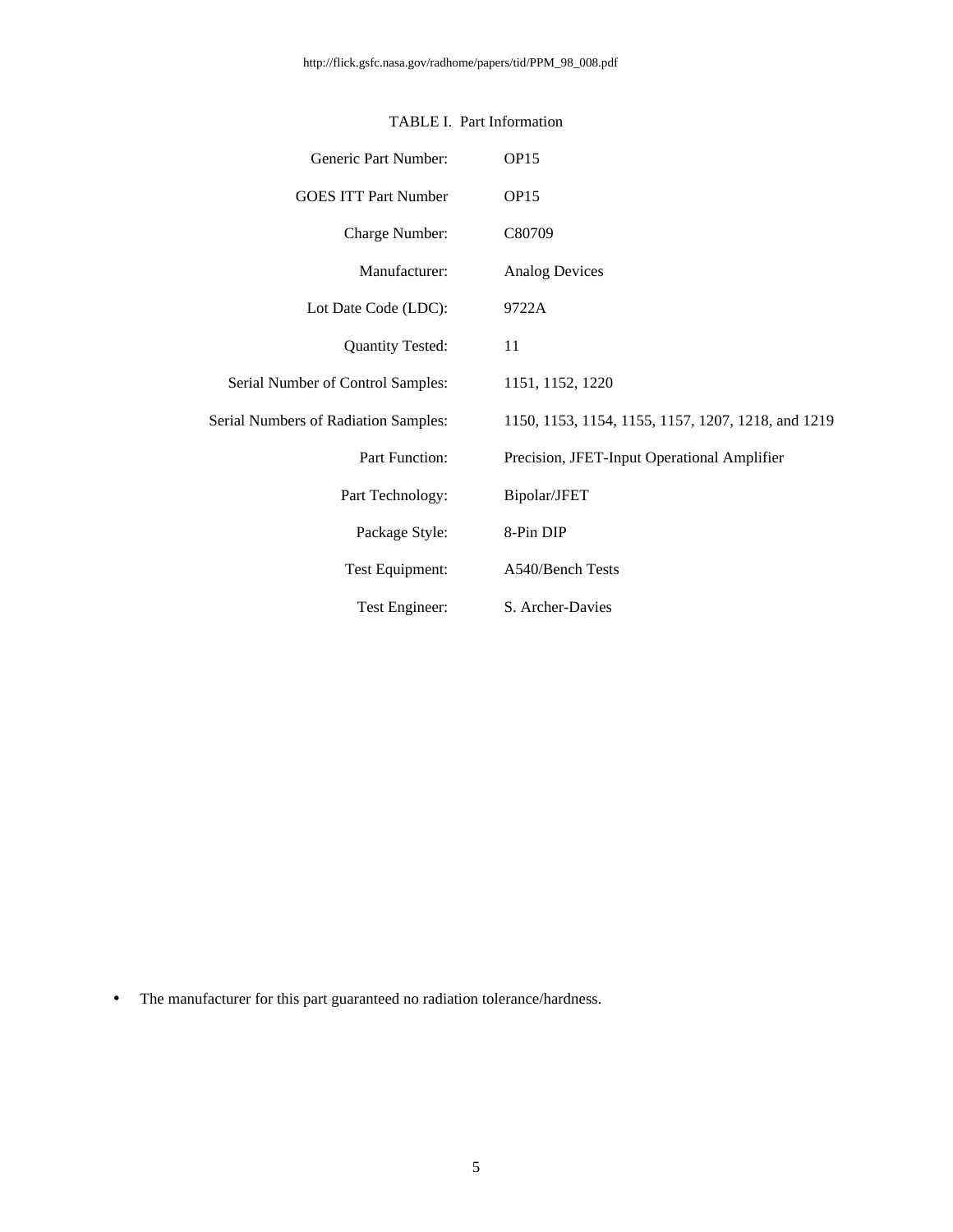#### TABLE II. Radiation Schedule for OP15

Effective Dose Rate = 200,000 RADS/14 DAYS=595.2 RADS/HOUR=0.165 RADS/SEC The effective dose rate is lower than that of the individual radiation steps as it takes into account the interimannealing step.

\* This 72 hour annealing step was added to maintain the prescribed dose rate due to the weekend.

\*\* The dose rate was adjusted to allow the parts to receive radiation dose over the weekend.

PARTS WERE IRRADIATED AND ANNEALED UNDER BIAS, SEE FIGURE 1.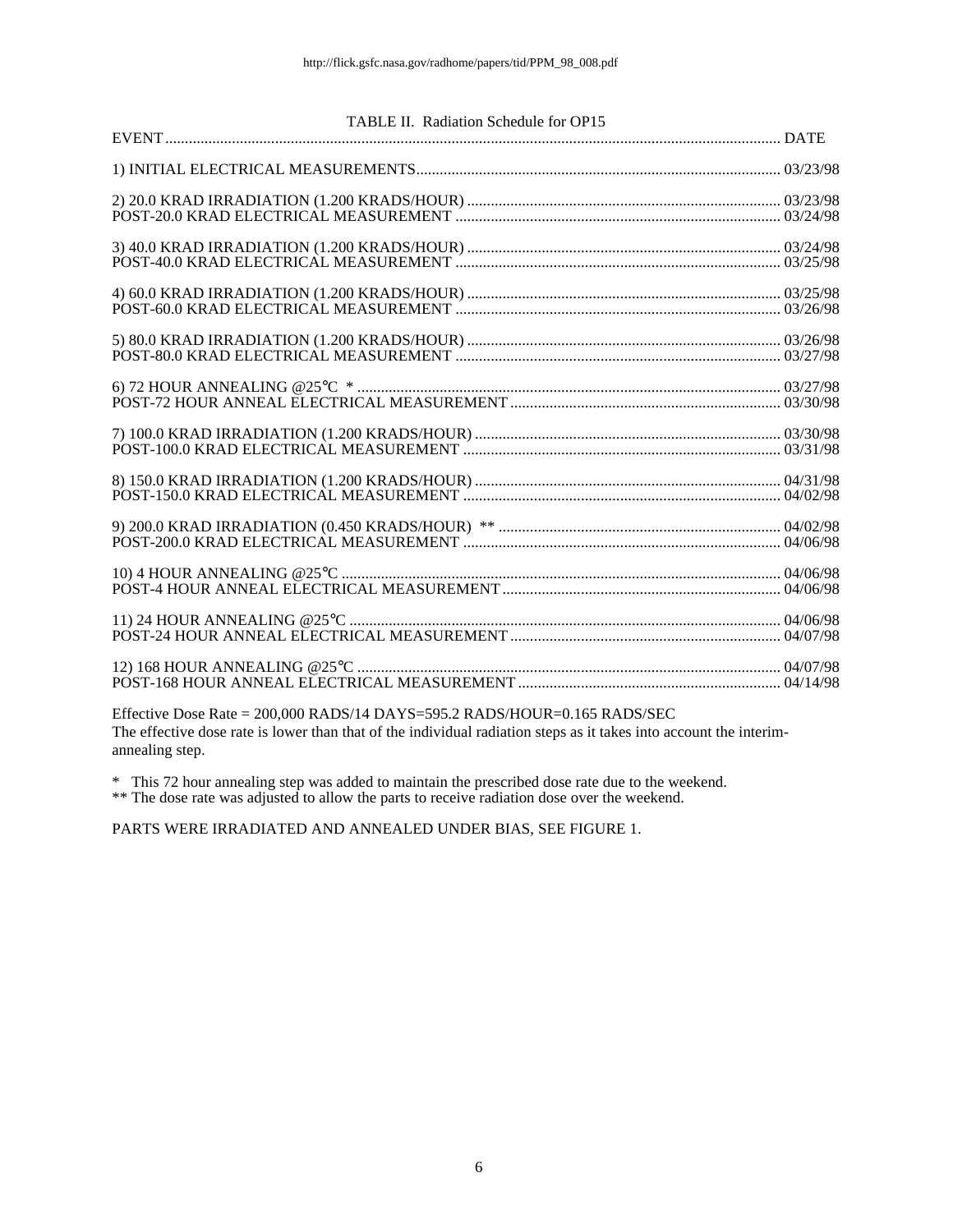| <b>Test</b>             |                              |                                                        | Spec.       | Lim.       |
|-------------------------|------------------------------|--------------------------------------------------------|-------------|------------|
| #                       | <b>Parameter</b>             | <b>Units Test Conditions</b>                           | min         | max        |
| 1                       | $+$ Icc                      | $mA$ + $V_s$ = 15V                                     | 0.0         | 4.0        |
| $\overline{2}$          | -Icc                         | $mA$ - $V_s$ = -15V                                    | $-4.0$      | 0.0        |
| $\mathbf{3}$            | <b>Power_Diss</b>            | $mW V_{CC} = \pm 15V, V_0 = 0V$                        |             | <b>120</b> |
| $\overline{\mathbf{4}}$ | <b>VOS</b>                   | $\mu V + V_s = 15V$ , $-V_s = -15V$ , $R_s = 50\Omega$ | $-500$      | 500        |
| 5                       | <b>CMRR</b>                  | $dB$ $V_{CM}$ = ±10.5V                                 | 86          |            |
| 6                       | <b>PSRR</b>                  | $dB +VS = \pm 10V$ to $\pm 18V$                        | 84          |            |
| $\overline{7}$          | P_VOUT_10k                   | $V R_L = 10k\Omega$                                    | 12.0        |            |
| 8                       | N_VOUT_10k                   | $V R_L = 10k\Omega$                                    |             | $-12.0$    |
| 9                       | P_VOUT_2k                    | $V R_L = 2k\Omega$                                     | 11.0        |            |
| 10                      | N_VOUT_2k                    | $V R_L = 2k\Omega$                                     |             | $-11.0$    |
| 11                      | $P_AOL_2k$                   | $V/mV$ $R_L = 2k\Omega$ , $V_O = +10V$                 | <b>100</b>  |            |
| 12                      | $N_AOL_2k$                   | $V/mV$ $R_L = 2k\Omega$ , $V_O = -10V$                 | <b>100</b>  |            |
| 13                      | <b>Slew Rate</b>             | $V/\mu s$ AVCL = 1                                     | <b>10.0</b> |            |
| 14                      | $+$ Ibias $/2$               | $pA +V_s = 15V, -V_s = -15V$                           | $-50$       | 50         |
| 15                      | -Ibias<br>$\sqrt{2}$         | $pA +V_s = 15V, -V_s = -15V$                           | $-50$       | 50         |
| 16                      | <b>I</b> io<br>$\mathbf{12}$ | $pA +V_s = 15V, -V_s = -15V$                           | $-10$       | 10         |

## Table III. Electrical Characteristics of OP15 /1

Notes:

1/ These are the manufacturer's non-irradiated data sheet specification limits. The manufacturer provided no postirradiation limits at the time the tests were performed.

2/ Due to limitations in the automatic test equipment, ±Ibias and Iio were measured on the bench.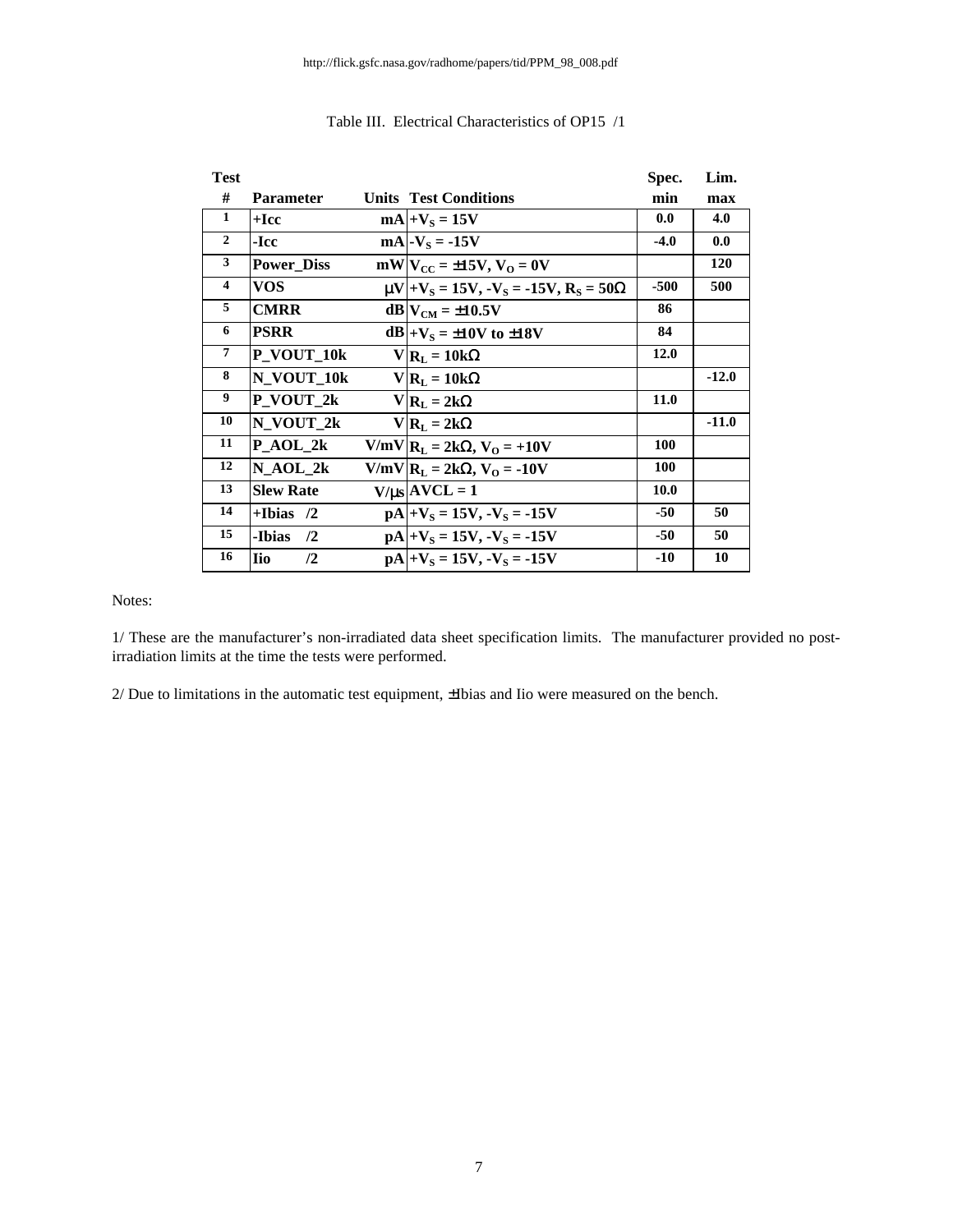|             |                       |              |                 |         |                |     | <b>Total Dose Exposure (kRads Si)</b> |              |         |              |         |              |            |              |                          | Annealing | <b>Total Dose Exposure (kRads Si)</b> |                  |         |       |                          |         | Annealing                |              |                     |           |         |              |  |
|-------------|-----------------------|--------------|-----------------|---------|----------------|-----|---------------------------------------|--------------|---------|--------------|---------|--------------|------------|--------------|--------------------------|-----------|---------------------------------------|------------------|---------|-------|--------------------------|---------|--------------------------|--------------|---------------------|-----------|---------|--------------|--|
|             |                       |              |                 |         | <b>Initial</b> |     | 20.0                                  |              | 40.0    |              | 60.0    |              | 80.0       |              | 72 hours                 |           | 100.0                                 | 150.0            |         | 200.0 |                          | 4 hours |                          | 24 hours     |                     | 168 hours |         |              |  |
| <b>Test</b> |                       |              | Spec. Lim. $/2$ |         |                |     |                                       |              |         |              |         |              |            |              | @25 $\mathrm{^{\circ}C}$ |           |                                       |                  |         |       | @25 $\mathrm{^{\circ}C}$ |         | @25 $\mathrm{^{\circ}C}$ |              | @25 $\rm ^{\circ}C$ |           |         |              |  |
|             | <b>Parameters</b>     | <b>Units</b> | min             | max     | mean           | sd  | mean                                  | sd           | mean    | sd           | mean    | sd           | mean       | sd           | mean                     | sd        | mean                                  | sd               | mean    | sd    | mean                     | sd      | mean                     | sd           | mean                | sd        | mean    | sd           |  |
|             | ⊦Icc                  | mA           | 0.0             | 4.0     | 3.3            | 0.1 | 3.0                                   | 0.2          | 2.8     | 0.2          | 2.6     | 0.2          | 2.5        | 0.2          | 2.5                      | 0.1       | 2.4                                   | 0.1              | 2.2     | 0.1   | 2.3                      | 0.1     | 2.2                      | 0.1          | $2.2^{\circ}$       | 0.1       | 2.2     | 0.1          |  |
|             | ·Icc                  | mA           | $-4.0$          | 0.0     | $-3.3$         | 0.2 | $-3.0$                                | 0.2          | $-2.8$  | 0.2          | $-2.6$  | 0.2          | $-2.5$     | 0.2          | $-2.5$                   | 0.1       | $-2.4$                                | 0.1              | $-2.2$  | 0.1   | $-2.3$                   | 0.1     | $-2.2$                   | 0.1          | $-2.2$              | 0.1       | $-2.2$  | 0.1          |  |
|             | <b>Power Diss</b>     | mW           |                 | 120     | 50             | 2.4 | 45                                    | 2.3          | 42      | 5.5          | 39      | 2.5          | 37         | 1.9          | 39                       | 2.1       | 35                                    | 1.9 <sup>2</sup> | 34      | 1.8   | 34                       | 1.7     | 34                       | 1.3          | 33                  | 1.2       | 33      | 0.9          |  |
|             | <b>VOS</b>            | 2V           | $-500$          | 500     | $-70$          | 201 | $-19$                                 | 216          | 165     | 205          | 409     | 248          | 443        | 255          | 769                      | 256       | 1132                                  | 332              | 1622    | 474   | 1864                     | 626     | 1736                     | 658          | 2529                | 779       | 3499    | 1093         |  |
|             | <b>CMRR</b>           | dB           | 86              |         | 101            | 2.4 | 101                                   | 2.5          | 102     | 2.8          | 102     | 3.3          | 103        | 3.9          | 105                      | 5.5       | 110                                   | 14               | 103     | 4.7   | 103                      | 4.7     | 105                      | 5.5          | 102                 | 4.8       | 106     | 13           |  |
|             | <b>PSRR</b>           | dB           | 84              |         | 104            | 4.1 | 105                                   | 4.7          | 106     | 5.0          | 107     | 5.4          | 107        | 5.6          | 108                      | 6.3       | 111                                   | 8.5              | 116     | 11    | 117                      | 12      | 117                      | 14           | 116                 | 18        | 105     | 6.2          |  |
|             | P VOUT 10k            |              | 12.0            |         | 13.5           |     | 13.5                                  |              | 13.5    |              | 13.5    |              | 13.5       |              | 13.5                     |           | 13.5                                  |                  | 13.5    |       | 13.5                     |         | 13.5                     |              | 13.5                |           | 13.5    |              |  |
| 8           | N VOUT 10k            |              |                 | $-12.0$ | $-13.5$        |     | $-13.5$                               |              | $-13.5$ | $\mathbf{0}$ | $-13.5$ | $\mathbf{0}$ | $-13.5$    | $\mathbf{0}$ | $-13.5$                  |           | $-13.5$                               |                  | $-13.5$ |       | $-13.5$                  |         | $-13.5$                  |              | $-13.5$             |           | $-13.5$ |              |  |
| 9           | P VOUT 2k             |              | 11.0            |         | 13.1           |     | 13.1                                  | $\mathbf{0}$ | 13.1    | $\mathbf{0}$ | 13.1    | $\mathbf{0}$ | 13.1       | $\mathbf{0}$ | 13.1                     |           | 13.1                                  |                  | 13.1    |       | 13.1                     |         | 13.1                     | $\mathbf{0}$ | 13.1                |           | 13.1    | $\mathbf{0}$ |  |
| 10          | N VOUT 2k             |              |                 | $-11.0$ | $-13.0$        |     | $-13.0$                               |              | $-13.0$ | $\mathbf{0}$ | $-13.0$ | $\mathbf{0}$ | $-13.0$    | $\theta$     | $-13.0$                  |           | $-13.0$                               |                  | $-13.0$ |       | $-13.0$                  |         | $-13.0$                  |              | $-13.0$             |           | $-13.0$ | $\mathbf{0}$ |  |
| 11          | P AOL 2k              | V/mV         | 100             |         | 396            | 42  | 344                                   | 27           | 322     | 29           | 302     | 25           | 289        | 19           | 305                      | 24        | 282                                   | 19               | 266     | 17    | 276                      | 14      | 284                      | 20           | 285                 | 16        | 307     | 19           |  |
| 12          | N AOL 2k              | V/mV         | 100             |         | 312            | 26  | 278                                   | 22           | 256     | <b>20</b>    | 244     | 19           | 236        | 16           | 243                      | 19        | 228                                   | 17               | 216     | 11    | 223                      | 11      | 226                      | 11           | 226                 | 13        | 233     | 15           |  |
| 13          | <b>Slew Rate</b>      | V/?s         | 10.0            |         | 19.5           | 4.1 | 24.9                                  | 2.4          | 24.8    | 2.6          | 24.9    | 2.5          | 24.8       | 2.4          | 24.6                     | 2.4       | 24.1                                  | 2.3              | 25.5    | 2.4   | 25.5                     | 2.5     | 25.0                     | 2.6          | 24.8                | 1.9       | 25.2    | 2.6          |  |
| 14          | Hbias /3              | pA           | $-50$           | 50      |                | 0.5 |                                       | 0.9          | 3       | 2.1          | /4      |              | 700        | 61           | 450                      | 53        | 740                                   | 59               | 1400    | 132   | 1050                     | 100     | 900                      | 82           | 875                 | 43        | 790     | 170          |  |
| 15          | -Ibias /3             | pA           | $-50$           | 50      | $-2$           |     | $-2$                                  |              | -1      | 0.4          | 660     | 55           | 700        | 56           | 460                      | 51        | 740                                   | 56               | 1400    | 111   | 1050                     | 122     | 900                      | 88           | 875                 | 45        | 824     | 184          |  |
| 16          | /3 / 4<br><b>I</b> io | pA           | $-10$           | 10      | 2.3            | 0.2 | 2.7                                   | 0.5          | 4.8     |              | /4      |              | $\sqrt{4}$ |              | /4                       |           | /4                                    |                  | /4      |       | /4                       |         | /4                       |              | /4                  |           | /4      |              |  |

# **TABLE IV: Summary of Electrical Measurements after Total Dose Exposures and Annealing for OP15 /1**

Notes:

1/ The mean and standard deviation values were calculated over the eight parts irradiated in this testing. The control samples remained constant throughout testing and are not included in this table.

2/ These are manufacturer's pre-irradiation data sheet specification limits. No post-irradiation limits were provided by the manufacturer at the time the tests were performed.

3/ These measurements were performed on the bench due to limitations in the automatic test equipment. (Can not measure below 1nA.)

4/ Due to instability in +Ibias and -Ibias, no reliable calculation of Iio was posible after 60 kRads.

**Radiation sensitive parameters: VOS, +/- Ibias, Iio.**